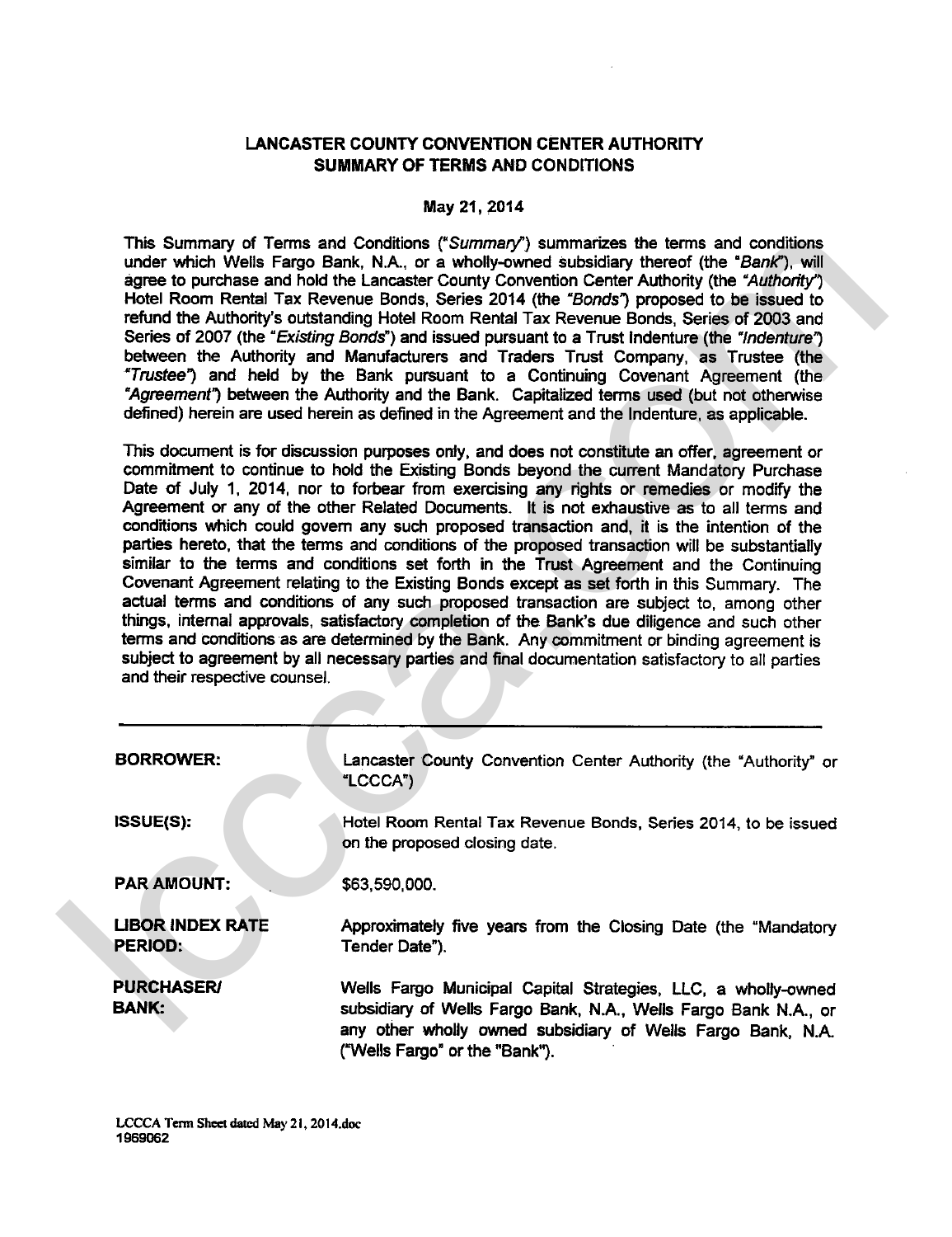- TAX TREATMENT: Interest on the Bonds shall be excludable from gross income for federal income tax purposes. The Authority shall take all steps necessary to maintain such tax exempt status for the Bonds. The Bank shall be provided an opinion of tax counsel satisfactory to the Bank which concludes that interest on the Bonds is exdudable from gross income for federal income tax purposes
- SECURITY: The Bonds constitute limited obligations of the Authority and are secured by and payable from the Trust Estate induding, without limitation, Hotel Tax Revenues.
- GUARANTY: The County of Lancaster (the "County") will provide a Guaranty to the Trustee on behalf of all bondholders which shall guaranty in full the following payment obligations of the Authority: the timely payment of the principal **of,** redemption price of and interest on the Bonds to the maturity of the Bonds. In furtherance of the foregoing. and for the avoidance of doubt, the Guaranty will guaranty mandatory sinking fund redemptions and optional redemptions directed by the Authority but not mandatory redemptions required by the Bank following the Mandatory Tender Date. The Guaranty will remain in effect until the maturity date of the Bonds. SECURITY:<br>
The Bonds constitute limited obligations of the Authority and are<br>
secured by and psysible from the Trust Estate induding, without<br>
secured by and psysible from the Trust Estate induding, without<br>
finitedion, Ho

# TRUST INDENTURE AMENDMENTS AND COVENANTS:

- (1) To the extent there are sufficient funds available, the Trustee may **first** use funds on hand in the Debt Service Reserve Fund to pay the principal of, redemption of and interest on the Bonds prior to the Guaranty being drawn upon. The County shall replenish any withdrawal from the Debt Service Reserve Fund for purposes of servicing Debt Service within six months of the related withdrawal. If there are not sufficient funds in the Debt Service Reserve Fund to pay the principal of, redemption of and interest **on** the Bonds, such amounts will be due and payable from County funds pursuant to the Guaranty. Any County payments made under its Guaranty obligation may be reimbursed from Hotel Tax Revenues provided the minimum fund balance requirements in the Indenture are satisfied.
- (2) The monthly set aside of Hotel Tax Revenues of 1/12 of the principal amount of the Bonds to next become due shaH be revised such that set aside payments will be equal to 1/12 of the principal amount of the Bonds to next become due and shall **be** fully funded **by the** last day of the month which is two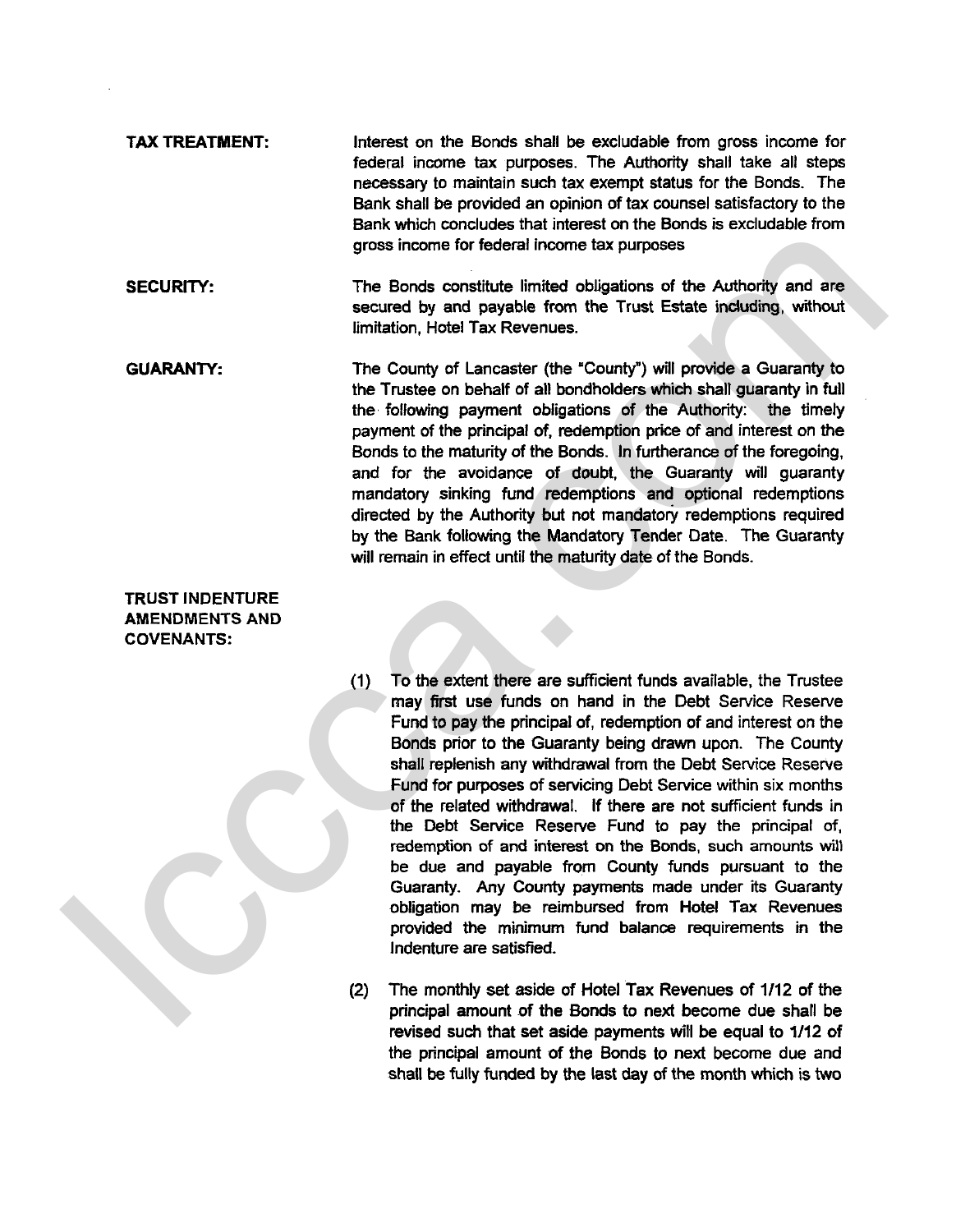months prior to the month during which principal is due. For example, the Authority shall begin to set aside funds for the December **1,** 2015 principal payment in November, 2014 in order to meet a fully funded set aside requirement on October 31, 2015 (e.g., October 31 funding requirement for a December 1 principal payment date). Upon the Closing Date. the Trustee shall adjust set asides for the December 1, 2014 principal payment accordingly to meet a fully funded set aside requirement on October 31. 2014.

- On the last day of each calendar month, the Authority shall set aside Hotel Tax Revenues in the amount necessary to pay interest on the first day of the second month succeeding such calendar month (e.g.: October 31 funding requirement for a December 1 interest payment date). The interest amount to be so set aside at the end of each calendar month shall be calculated as the sum of the current interest rate borne by the Bonds plus 1.0%.
- During the lndex Rate Period, amounts in the Rate Stabilization Fund shall be applied solely to satisfy any deficiency in amounts available to pay regularly scheduled swap payments. The Trustee shall be required to provide notice to the Bank, the Authority and the County if the balance of the Rate Stabilization Fund is less than \$400,000.
- The Authority shall maintain the required balances in each of the funds held under the lndenture as currently provided therein. To the extent all requirements under the lndenture are met, the Authority has the latitude to disperse funds in the lndenture as it sees fit, including making payments to the Pennsylvania Dutch Convention and Visitors Bureau (the "PDCVB") once the balance in the lndenture achieves mutually agreed upon levels. December 1 principal payment date). Upon the Closing Date<br>the Thurise shall adjust set asides for the December 1, 2014<br>procedure metall adjust set asides for the December 1, 2014<br>procedure metall and or of each calculate m

The Bonds shall initially bear interest to the Mandatory Tender Date at a per amum rate of interest equal to the sum of (i) the lndex and (ii) the Applicable Spread, subject to adjustment as provided below.

• Index - SIFMA or 70% of LIBOR, as selected by the Authority on or prior to the closing date

• Applicable Spread – initially 75 basis points subject to adjustment as described below.

The Bonds shall bear interest at the lndex Rate during the lndex **Rate** Period provided no Event of Default has occurred and is

## **I WDEX RATE:**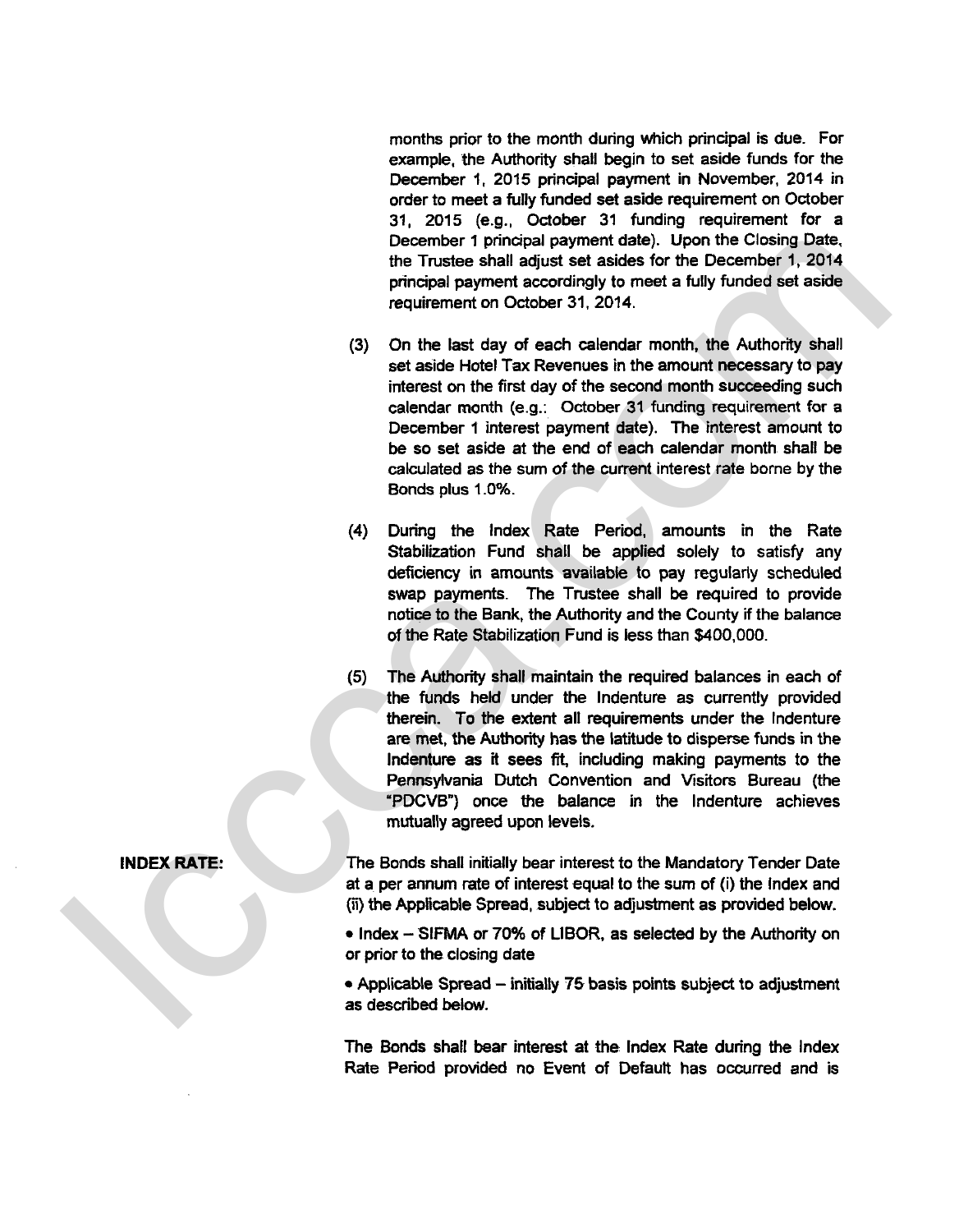continuing.

 $\sim 1$ 

|                                                                                                                                                             | <b>MANDATORY</b><br><b>TENDER:</b>                | The Bonds shall be subject to mandatory tender for purchase at par<br>plus accrued interest on the Mandatory Tender Date or the date<br>which is five (5) business days following the receipt by the Authority<br>and the Trustee from the Bank that an Event of Default has<br>occurred under the CCA and directing a mandatory tender for<br>purchase by the Authority pursuant to the Indenture.                                                                                                                          |                                                                                                                                                                                                                                                                                                                                                     |                   |  |
|-------------------------------------------------------------------------------------------------------------------------------------------------------------|---------------------------------------------------|------------------------------------------------------------------------------------------------------------------------------------------------------------------------------------------------------------------------------------------------------------------------------------------------------------------------------------------------------------------------------------------------------------------------------------------------------------------------------------------------------------------------------|-----------------------------------------------------------------------------------------------------------------------------------------------------------------------------------------------------------------------------------------------------------------------------------------------------------------------------------------------------|-------------------|--|
|                                                                                                                                                             |                                                   | payable upon demand.                                                                                                                                                                                                                                                                                                                                                                                                                                                                                                         | On the Mandatory Tender Date, the Authority may cause the Bonds<br>to be remarketed to the Bank or new investors at any of the interest<br>rate options provided in the Indenture. In the event the purchase<br>price of the Bonds is not paid to the Bank on the Mandatory Tender<br>Date, the Bonds will bear interest at the Default Rate and be |                   |  |
|                                                                                                                                                             | <b>OPTIONAL REDEMPTION/</b><br><b>CONVERSION:</b> | At the option of the Authority, the Bonds may be optionally<br>redeemed or converted to another interest rate mode to be<br>effective on any LIBOR reset date prior to the Mandatory Tender<br>Date upon 60 days prior written notice to the Bank and compliance<br>with the applicable provisions of the Related Documents; provided<br>that voluntary redemptions or conversions of Bonds made on a<br>date other than an a LIBOR reset date shall be subject to the<br>payment of customary LIBOR breakage costs, if any. |                                                                                                                                                                                                                                                                                                                                                     |                   |  |
| <b>BASE RATE:</b><br>The greatest of<br>the Bank's Prime Rate plus 1.0%,<br>$\left( i\right)$<br>the Federal Funds Rate plus 2.0%; or<br>(i)<br>7%<br>(iii) |                                                   |                                                                                                                                                                                                                                                                                                                                                                                                                                                                                                                              |                                                                                                                                                                                                                                                                                                                                                     |                   |  |
|                                                                                                                                                             | <b>DEFAULT RATE:</b>                              | Base Rate plus 3.00%                                                                                                                                                                                                                                                                                                                                                                                                                                                                                                         |                                                                                                                                                                                                                                                                                                                                                     |                   |  |
|                                                                                                                                                             | <b>DOWNGRADE</b><br><b>PRICING:</b>               | The Applicable Spread is subject to the maintenance of the current<br>ratings assigned to the long term, unenhanced general obligation<br>debt of the County ("Parity Debt"). The Applicable Spread will be<br>increased upon each downgrade of any Parity Debt below a rating of<br>A2 by the corresponding additional basis points reflected below                                                                                                                                                                         |                                                                                                                                                                                                                                                                                                                                                     |                   |  |
|                                                                                                                                                             |                                                   | Level                                                                                                                                                                                                                                                                                                                                                                                                                                                                                                                        | Credit<br>Rating<br>(Moody's)                                                                                                                                                                                                                                                                                                                       | Applicable Spread |  |
|                                                                                                                                                             |                                                   | Level 1                                                                                                                                                                                                                                                                                                                                                                                                                                                                                                                      | A2 or above                                                                                                                                                                                                                                                                                                                                         | 75 bps            |  |
|                                                                                                                                                             |                                                   | Level <sub>2</sub>                                                                                                                                                                                                                                                                                                                                                                                                                                                                                                           | A3                                                                                                                                                                                                                                                                                                                                                  | 100 bps           |  |
|                                                                                                                                                             |                                                   |                                                                                                                                                                                                                                                                                                                                                                                                                                                                                                                              |                                                                                                                                                                                                                                                                                                                                                     |                   |  |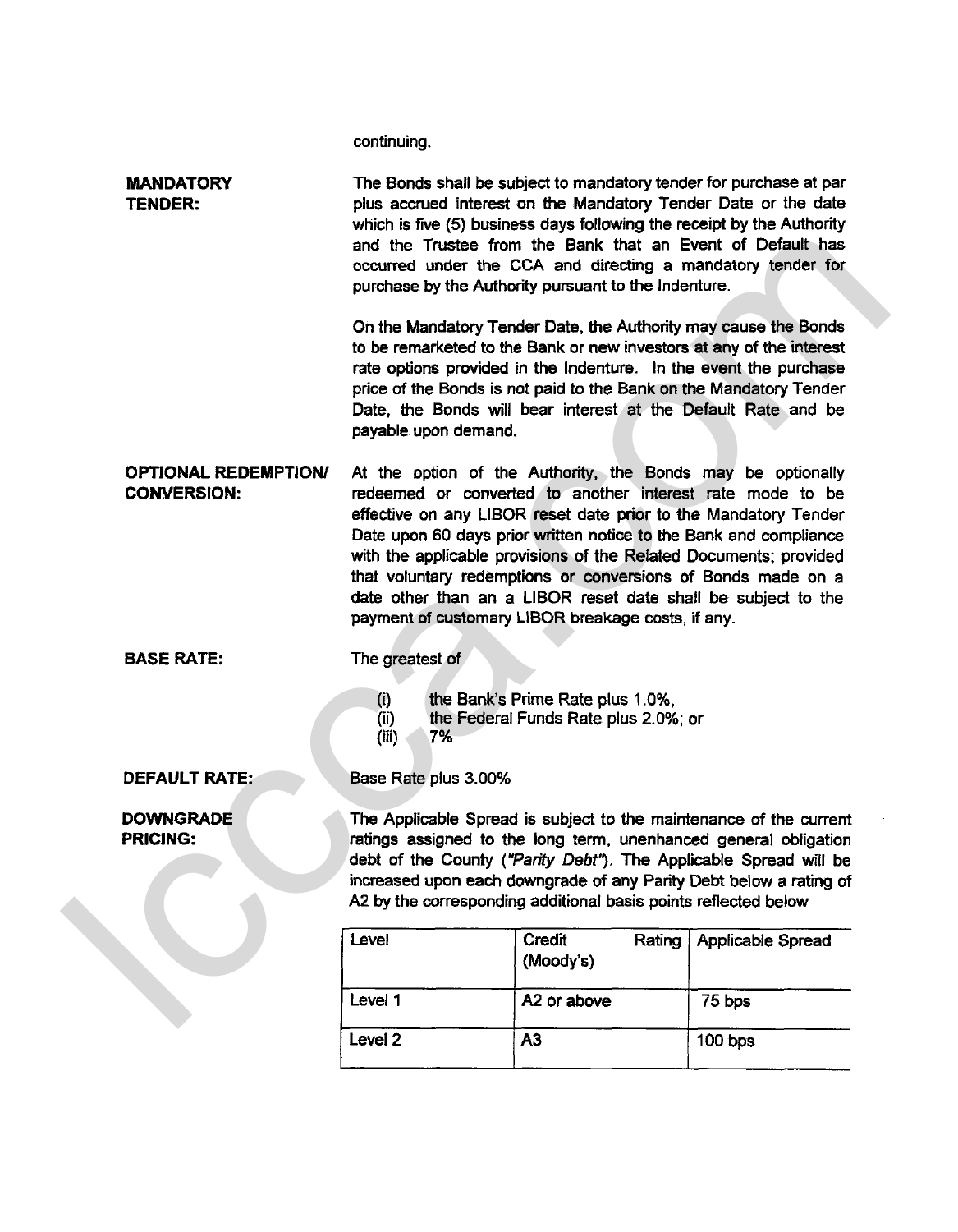| Level 3 | Baa1 | $135$ bps      |
|---------|------|----------------|
| Level 4 | Baa2 | <b>185 bps</b> |

References above are to rating categories as presently determined by the rating agencies, and in the event of the adoption of any new or changed rating system or a "global" rating scale by any such rating agency, the ratings categories shall be adjusted accordingly to a new rating which most closely approximates the ratings currently in effect.

**OTHER AMENDMENTS:** Bank requires the Authority to submit an annual budget within 30 days of the beginning of each fiscal year but does not require approval of the annual budgets.

**REMEDIES UPON AN** Upon the occurrence and during the continuance of **an** Event of **EVENT OF DEFAULT:** Default, the Bank may declare the Bonds and all other amounts owed under the Related Documents to be due and payable immediately, exercise right of set off, exercise any other rights or remedies available at law or under contract. Interest shall accrue daily on such amounts at the Default Rate and **be** payable on demand. Notwithstanding the foregoing, in the event that an Event of Default **is** subsequently **cured** or waived in writing by the Bank, then such Event of Default shall cease to exist and the aforementioned remedies will not be available to the Bank. References above are to rating categories as presently determined<br>by the rating agreement of the adoption of any regular<br>or change agreement of the stop and inferences and inferences and the form and<br>any setern, the rating

**FEES AND EXPENSES:** The Borrower shall promptly reimburse the Bank for all costs and expenses incurred by the Bank arising from or relating to the Agreement, including but not limited to counsel fees and expenses. Counsel fees and expenses are estimated to be \$50,000; provided that if documentation is in substantially final form prior to June 30, 2014, such fees and expenses will be capped at \$15,000.

**INCREASED COSTS AND** Customary for facilities of this type, including, without limitation, **CAPITAL ADEQUACY** provisions concerning increased costs, taxes, changes in capital **TAXES:** adequacy, capital requirements and other requirements of law (provided that (a) Dodd-Frank Wall Street Reform and Consumer Protection Act and all requests, rules, guidelines, requirements and directives thereunder, issued in connection therewith or in implementation thereof, and (b) all requests, rules, guidelines, requirements and directives promulgated by the Bank for International Settlements, the Basel Committee on Banking Supervision (or any successor or similar authority) or the United States or foreign regulatory authorities, in each case pursuant to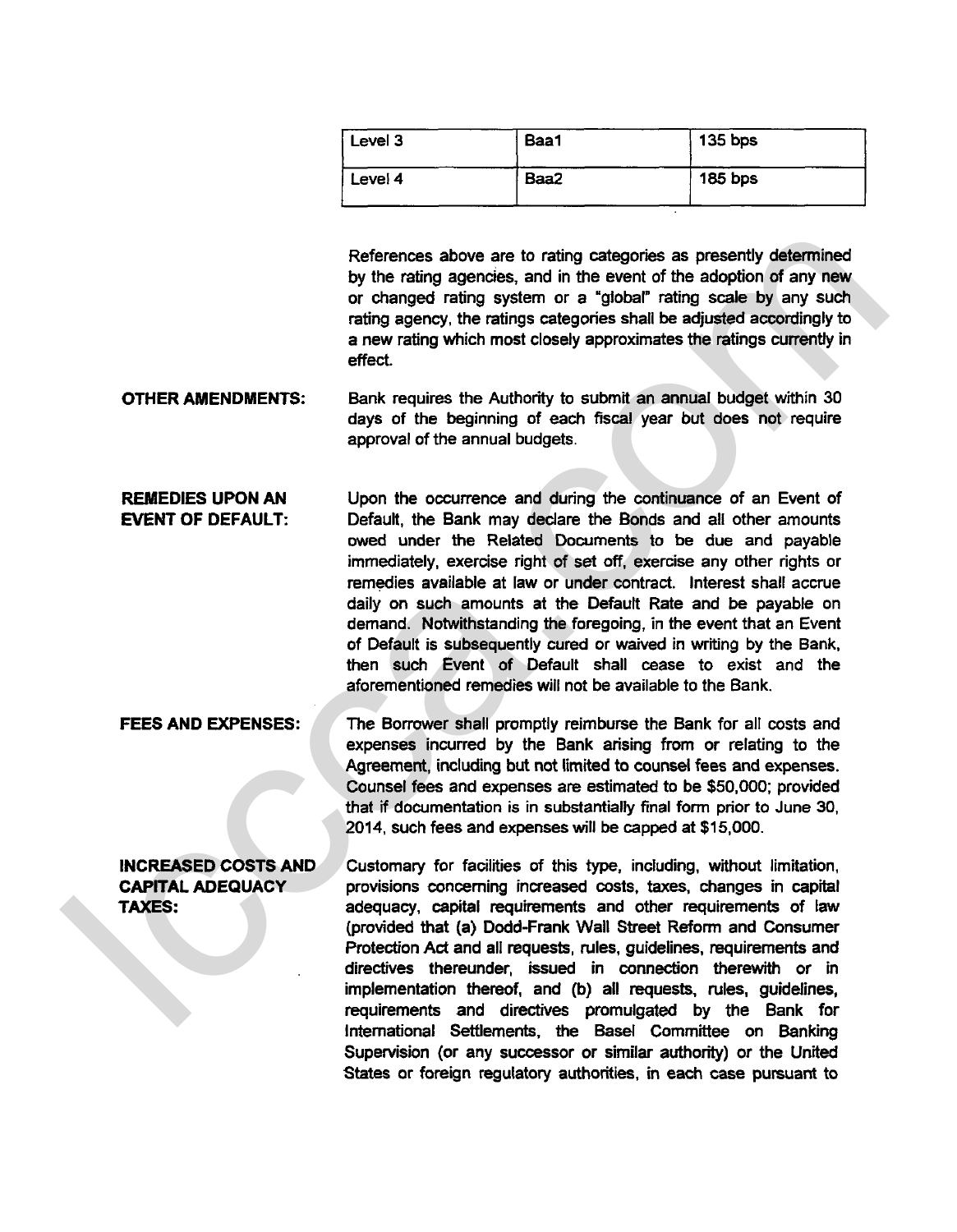Base1 Ill, shall in each case be deemed to be a change in requirement of law, regardless of the date enacted, adopted, issued or implemented) or their interpretation, illegality, unavailability, and reserves without proration or offset and payments free and clear of withholding or other taxes.

**MARGIN RATE FACTOR:** The lndex Rate **will** be subject to adjustment by a Margin Rate Factor. The Margin Rate Factor means the greater of (i) 1 .O, and (ii) the product of (a) one minus the Maximum Federal Corporate Tax Rate multiplied by (b) **1.53846.** The effective date of any change in the Margin Rate Factor shall be the effective date of the decrease or increase (as applicable) in the Maximum Federal Corporate tax Rate resulting in the such change.

In the event a determination of taxability shall occur, in addition to the amounts required to be paid with respect to the Bonds under the Indenture, the Authority shall be obligated to pay to the Bank an amount equal to the positive difference, if any, between the amount of interest that would have been paid during the period of taxability **if** the Bonds had borne interest at the Taxable Rate **(i.e.,** the product of the lndex Rate and **1.53846)** and the interest actually paid to the Bank as the owner of the Bonds.

**CONDITIONS PRECEDENT** The Amendment shall close and become effective on the closing **TO CLOSING:** date (the "Closing **Date?** subject to the satisfaction of waiver of the following conditions among others: (i) the execution and delivery of the Amendment by the Borrower and the Bank, (ii) the execution and delivery of a supplement to the lndenture by the Authority and the Trustee, (iii) the execution and delivery of the Guaranty by the County, (iv) delivery of an enforceability opinion of counsel to the Authority with respect to the Continuing Covenant Agreement, as amended by the Amendment and the supplement to the Indenture, (v) delivery of an enforceability opinion of counsel to the County with respect to the Guaranty. **(vi)** delivery of a no adverse effect opinion and en enforceability opinion with respect to the amendment to the Indenture by bond counsel and **(vii)** satisfaction of the other condiiions to effectiveness of the Amendment described below. **MARGIN RATE FACTOR:**<br>
The Index Kate will be subject to adjustment by a Margin Rate<br>
Factor. The Margin Rate Fedor means the greeter of (i) 1.0, and (i)<br>
the product of (a) one minus the Maxdinum Fedoral Corporate Tax<br>
R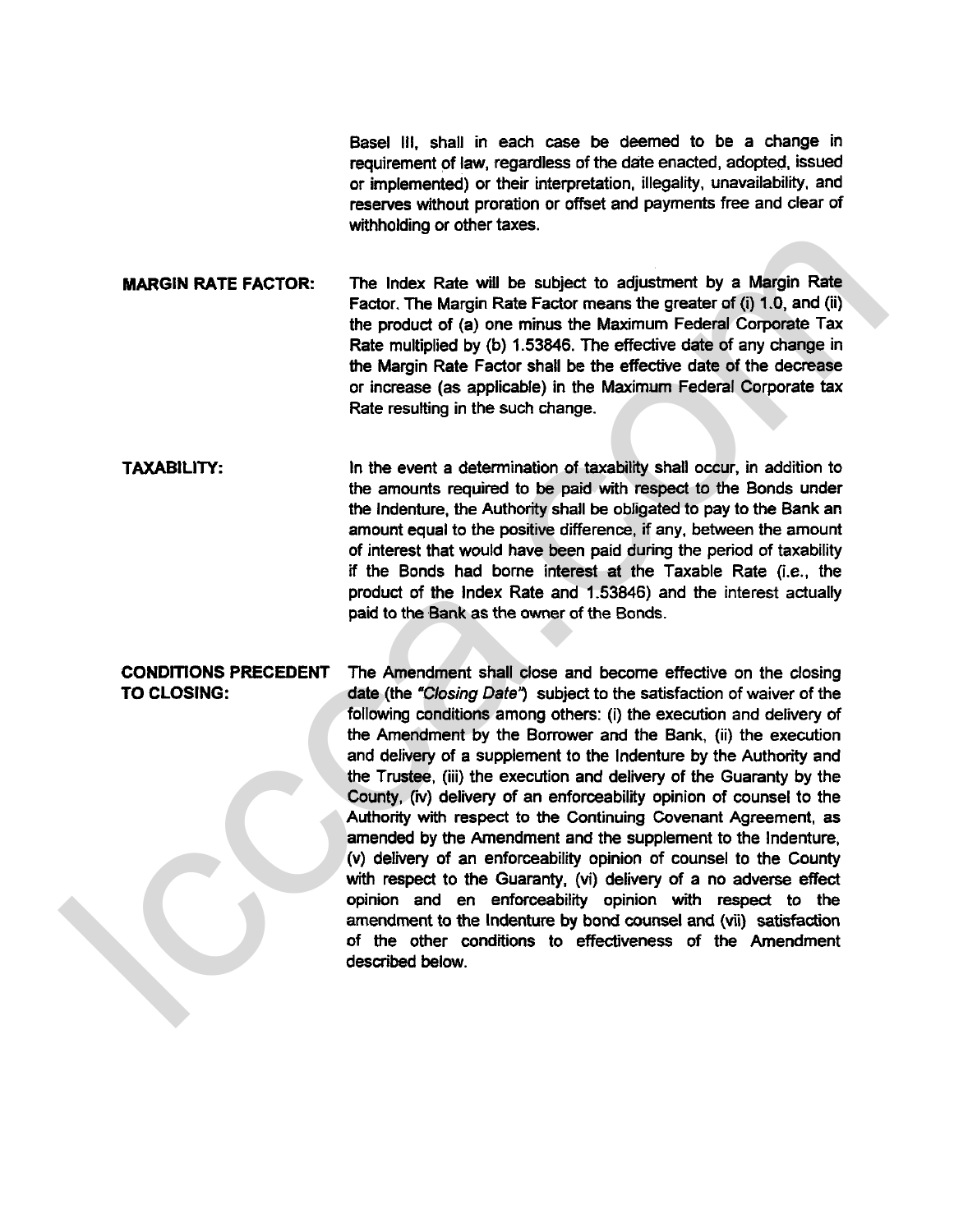- **ADDITIONAL CONDITIONS** The Indenture will establish authorized denominations of the **PRECEDENT TO** Bonds at **\$250,000** and any integral multiples of **\$5,000** in **CLOSING:** excess thereof; provided that so long as the Bonds bear interest at an Index Rate, each Bond shall be issued in definitive, certificated form registered in the name of the holder thereof unless otherwise directed by such holder; restrict transfer of the Bonds to qualified institutional buyers that are commercial banks with capital and surplus of not less than \$5 billion and the Bonds shall contain shall contain a legend referencing such transfer restriction, and the bonds shall not be rated.
	- Signed agreement or contract between the PA Dutch Convention **8** Visitor Bureau and the Lancaster County Convention Center Authority which directs 100% of the current 3.9% Hotel Room Rental Tax to the Borrower for the next five years.
	- Completion and execution of documentation evidencing the foregoing, which documentation would include terms and conditions required by the Bank in its reasonable discretion, including, but not limited to, a release by the County and the LCCCA of the Bank and its affiliates, agents, etc.
	- Other than Events of Default under the Liquidity Covenant and Debt Service Covenants (the "Existing Defaults") for which we have provided written notices of default to you, no Default or Event of Default shall have occurred and be continuing and nothing shall have occurred (and the Bank shall not have become aware of any facts or conditions not previously known) which the Bank shall determine has had or could reasonably be expected to have, a material adverse effect.
	- Any financial reporting deliwerabies
	- Approval under the Local Government Unit Debt Act.

**ENTIRE AGREEMENT:** Amendment shall be limited as specified therein and, except as expressly set forth therein, shall not constitute a modification, acceptance or waiver of any other provision of the Agreement or any Related Document or operate as an amendment or waiver of any right, power or remedy of the Bank under the Agreement or any Related Document. Existing Defautt to be waived as of the Closing Date. holder thereaf under the Schwake directed by such holder.<br>
testint transfer of the Sonds to quadrical installable lines<br>
testint transfer of the Sonds to quadrical installable lines<br>
testing a figure and the Bonds build

**EXPIRATION OF TERMS** Consideration of the proposed financing based on the terms and **AND COMMITMENT:** conditions set forth in this term sheet shall automatically expire